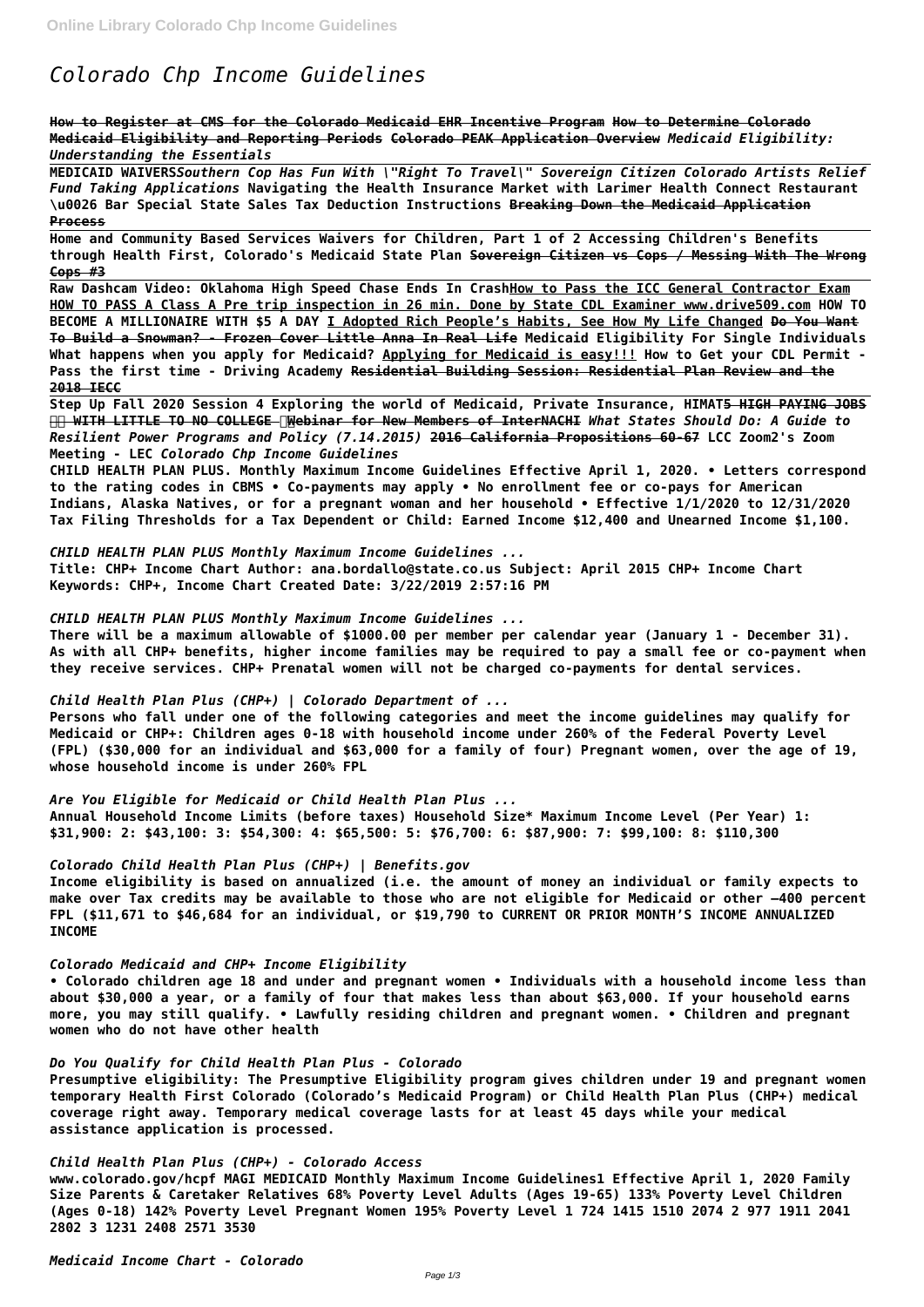**State of Colorado Child Health Plan Plus (CHP+) is a low-cost health insurance program for uninsured Colorado children ages 18 and under whose families earn too much to qualify for Medicaid, but cannot afford private insurance. If you have any questions, concerns, or complaints, please call our Customer Service Department at (303) 751-9051 ...**

### *CHP+ Providers - Members and Families*

**[Books] Colorado Chp Income Guidelines colorado chp income guidelines Project Gutenberg: More than 57,000 free ebooks you can read on your Kindle, Nook, e-reader app, or computer. ManyBooks: Download more than 33,000 ebooks for every e-reader or reading app out there.**

## *Colorado Chp Income Guidelines | hawthornpublications*

**Read Book Colorado Chp Income Guidelines Colorado , health officials secure thousands of extra publicly funded flu doses. Medicaid Eligibility For Single Individuals Medicaid Eligibility For Single Individuals by Eldercare Resource Planning 2 years ago 8 minutes, 4 seconds 6,384 views To find out more, visit**

## *Colorado Chp Income Guidelines*

**The first step for 2019 chp income guidelines for colorado All about deepening the connection with clue 2017 Chevrolet Colorado Reviews and Rating first drive 2018 chevrolet colorado zr2 truck trend 2018 2019 cars reviews Truck Trend Network Latest Trucks and SUVs Reviews News and Unique 2018 Chevrolet Colorado. This is a good start 2019 chp ...**

## *2019 Chp Income Guidelines For Colorado hinane 2020*

**MEDICAID AND CHP+ IN COLORADO Children and pregnant women qualify for CHP+ with incomes above the maximum income for Medicaid coverage and below 260 percent of the federal poverty level, which is \$52,416 per year for a family of three.3 Qualifying incomes vary by family size.**

## *MEDICAID AND CHP+ IN COLORADO*

**Colorado Chp Income Guidelinesbe available to those who are not eligible for Medicaid or other –400 percent FPL(\$11,671 to \$46,684 for an individual, or \$19,790 to CURRENT OR PRIOR MONTH'S INCOME ANNUALIZED INCOME. Colorado Medicaid and CHP+ Income Eligibility File Name: Colorado Chp Income Guidelines.pdf Size: 6819 KB Type: PDF, Page 6/16**

**How to Register at CMS for the Colorado Medicaid EHR Incentive Program How to Determine Colorado Medicaid Eligibility and Reporting Periods Colorado PEAK Application Overview** *Medicaid Eligibility: Understanding the Essentials*

**MEDICAID WAIVERS***Southern Cop Has Fun With \"Right To Travel\" Sovereign Citizen Colorado Artists Relief Fund Taking Applications* **Navigating the Health Insurance Market with Larimer Health Connect Restaurant \u0026 Bar Special State Sales Tax Deduction Instructions Breaking Down the Medicaid Application Process**

**Home and Community Based Services Waivers for Children, Part 1 of 2 Accessing Children's Benefits through Health First, Colorado's Medicaid State Plan Sovereign Citizen vs Cops / Messing With The Wrong Cops #3**

**Raw Dashcam Video: Oklahoma High Speed Chase Ends In CrashHow to Pass the ICC General Contractor Exam HOW TO PASS A Class A Pre trip inspection in 26 min. Done by State CDL Examiner www.drive509.com HOW TO BECOME A MILLIONAIRE WITH \$5 A DAY I Adopted Rich People's Habits, See How My Life Changed Do You Want To Build a Snowman? - Frozen Cover Little Anna In Real Life Medicaid Eligibility For Single Individuals What happens when you apply for Medicaid? Applying for Medicaid is easy!!! How to Get your CDL Permit - Pass the first time - Driving Academy Residential Building Session: Residential Plan Review and the 2018 IECC**

**Step Up Fall 2020 Session 4 Exploring the world of Medicaid, Private Insurance, HIMAT5 HIGH PAYING JOBS WITH LITTLE TO NO COLLEGE Webinar for New Members of InterNACHI** *What States Should Do: A Guide to Resilient Power Programs and Policy (7.14.2015)* **2016 California Propositions 60-67 LCC Zoom2's Zoom Meeting - LEC** *Colorado Chp Income Guidelines*

**CHILD HEALTH PLAN PLUS. Monthly Maximum Income Guidelines Effective April 1, 2020. • Letters correspond to the rating codes in CBMS • Co-payments may apply • No enrollment fee or co-pays for American Indians, Alaska Natives, or for a pregnant woman and her household • Effective 1/1/2020 to 12/31/2020 Tax Filing Thresholds for a Tax Dependent or Child: Earned Income \$12,400 and Unearned Income \$1,100.**

*CHILD HEALTH PLAN PLUS Monthly Maximum Income Guidelines ...* **Title: CHP+ Income Chart Author: ana.bordallo@state.co.us Subject: April 2015 CHP+ Income Chart Keywords: CHP+, Income Chart Created Date: 3/22/2019 2:57:16 PM**

*CHILD HEALTH PLAN PLUS Monthly Maximum Income Guidelines ...*

**There will be a maximum allowable of \$1000.00 per member per calendar year (January 1 - December 31). As with all CHP+ benefits, higher income families may be required to pay a small fee or co-payment when they receive services. CHP+ Prenatal women will not be charged co-payments for dental services.**

*Child Health Plan Plus (CHP+) | Colorado Department of ...*

**Persons who fall under one of the following categories and meet the income guidelines may qualify for Medicaid or CHP+: Children ages 0-18 with household income under 260% of the Federal Poverty Level**